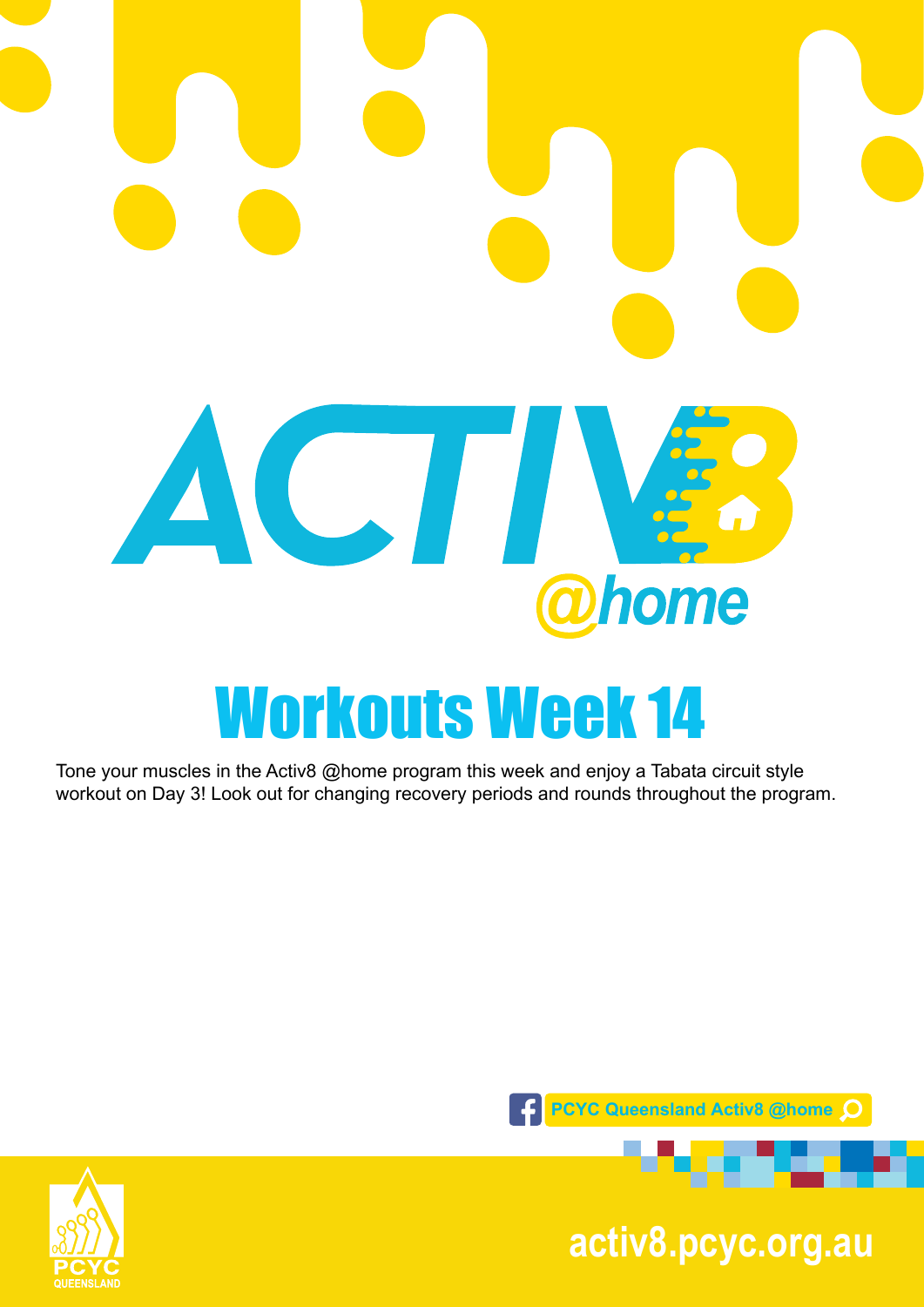

The first workout for week 14 is comprised of dual circuits, each followed by a short recovery period. Using an exercise mat or carpeted area for safety, perform Russian twists, push ups with rotation, cross crunches,and push ups with plank jacks. Try challenging yourself to complete a third round of your workout!

| <b>Day 1 Exercises</b>    | <b>Interval</b> | <b>Seconds</b> | $\checkmark$ |
|---------------------------|-----------------|----------------|--------------|
| <b>Circuit 1</b>          |                 |                |              |
| Squats                    | <b>Work</b>     | 30             |              |
|                           | Rest            | 15             |              |
| <b>Russian Twist</b>      | Work            | 30             |              |
|                           | Rest            | 15             |              |
| <b>Burpees</b>            | <b>Work</b>     | 30             |              |
|                           | Rest            | 15             |              |
| <b>Right Static Lunge</b> | <b>Work</b>     | 30             |              |
|                           | Rest            | 15             |              |
| Left Static Lunge         | Work            | 30             |              |
|                           | Rest            | 15             |              |
| Push Up with Rotation     | <b>Work</b>     | 30             |              |
|                           | Rest            | 15             |              |
| Recovery                  |                 | 15             |              |
|                           |                 |                |              |

| <b>Circuit 2</b>          |             |    |  |
|---------------------------|-------------|----|--|
| Squat and Punch           | <b>Work</b> | 30 |  |
|                           | Rest        | 15 |  |
| Cross Crunch              | <b>Work</b> | 30 |  |
|                           | Rest        | 15 |  |
| <b>Burpees</b>            | <b>Work</b> | 30 |  |
|                           | Rest        | 15 |  |
| <b>Right Static Lunge</b> | <b>Work</b> | 30 |  |
|                           | Rest        | 15 |  |
| Left Static Lunge         | <b>Work</b> | 30 |  |
|                           | Rest        | 15 |  |
| Push Up Plank Jack        | <b>Work</b> | 30 |  |
|                           | Rest        | 15 |  |
| Recovery                  |             | 15 |  |
| <b>Rounds</b>             | $2 - 3$     |    |  |



**pcyc.org.au**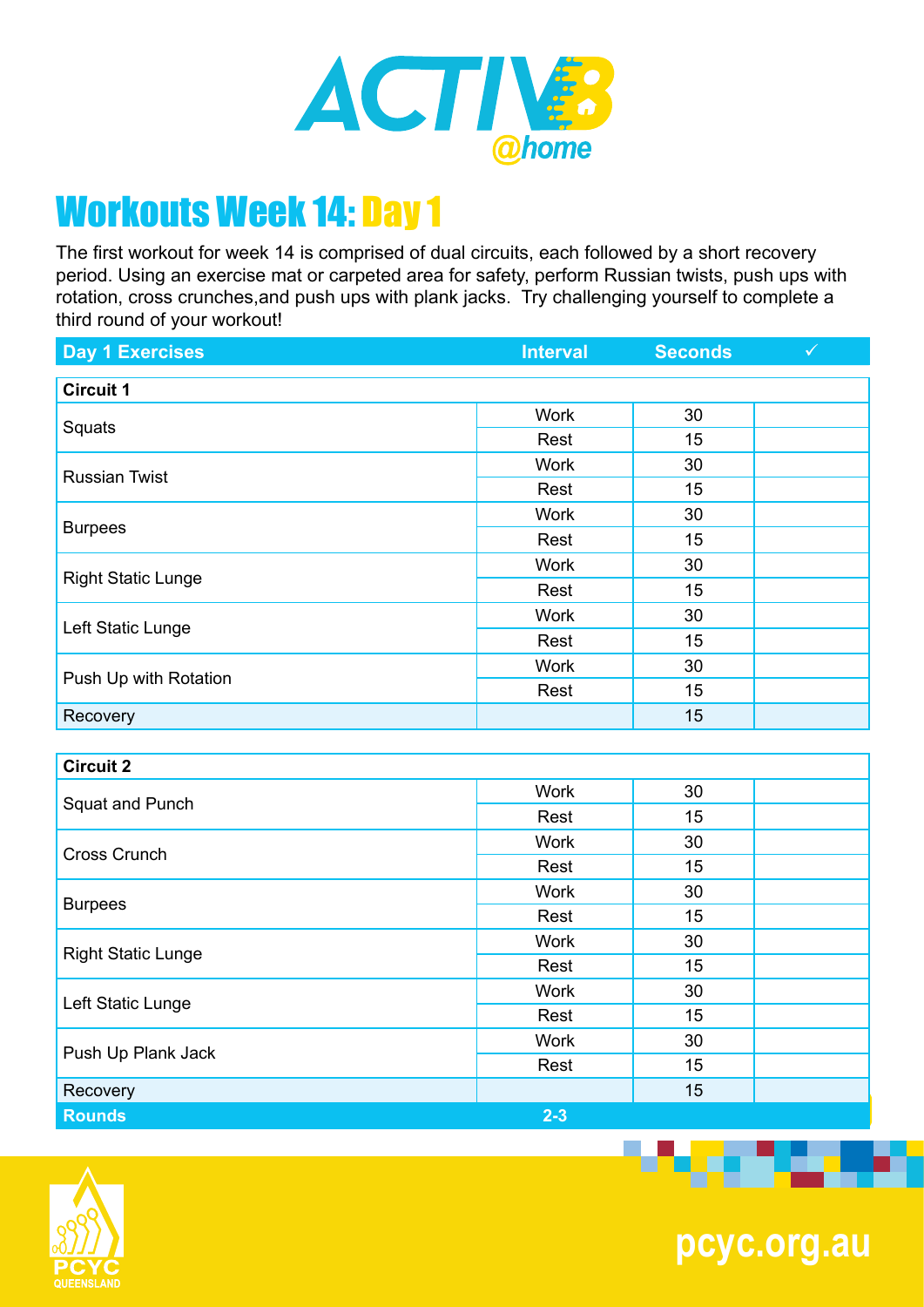

Spend the day recovering from the dual circuits you performed yesterday!

Can't wait to keep training? Check out the **PCYC Queensland Activ8 @home Facebook Group** for daily challenges, innovative exercise ideas and fitness inspiration!



**pcyc.org.au activ8.pcyc.org.au**

. . . . . .

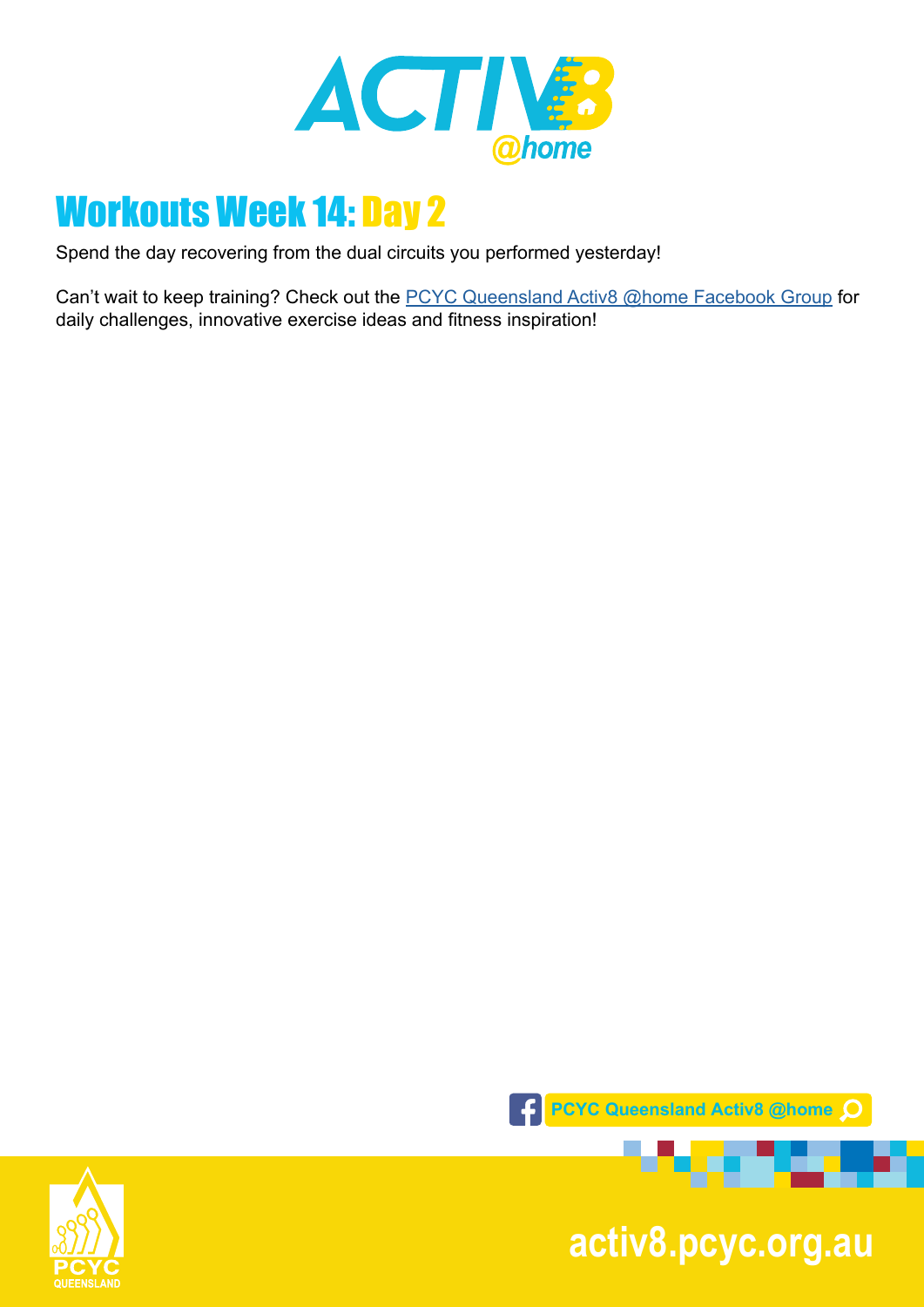

Today's workout includes 5 Tabata circuits, with four exercises in each Tabata! Perform 4 rounds of the first two exercises before moving onto the next two; then you can rest for 2 minutes! Remember to utilise a non-slip rug or yoga mat when performing push ups, planks, mountain climbers and glute bridges for additional support.

| <b>Day 3 Exercises</b>    | <b>Interval</b>         | <b>Seconds</b> | $\checkmark$ |
|---------------------------|-------------------------|----------------|--------------|
| <b>Tabata Circuit 1</b>   |                         |                |              |
| Squats                    | <b>Work</b>             | 20             |              |
| Squat Hold                | <b>Work</b>             | 10             |              |
| <b>Rounds</b>             | $\overline{\mathbf{4}}$ |                |              |
| Squat Jumps               | <b>Work</b>             | 20             |              |
| <b>Squat Pulses</b>       | <b>Work</b>             | 10             |              |
| <b>Rounds</b>             | $\overline{\mathbf{4}}$ |                |              |
| Recovery                  |                         | 120            |              |
| <b>Tabata Circuit 2</b>   |                         |                |              |
| Push Ups                  | <b>Work</b>             | 20             |              |
| Plank                     | <b>Work</b>             | 10             |              |
| <b>Rounds</b>             | $\overline{\mathbf{4}}$ |                |              |
| <b>Mountain Climbers</b>  | <b>Work</b>             | 20             |              |
| Plank                     | <b>Work</b>             | 10             |              |
| <b>Rounds</b>             | $\overline{\mathbf{4}}$ |                |              |
| Recovery                  |                         | 120            |              |
| <b>Tabata Circuit 3</b>   |                         |                |              |
| <b>Alternating Lunges</b> | <b>Work</b>             | 20             |              |
| Lunge Hold                | <b>Work</b>             | 10             |              |
| <b>Rounds</b>             | $\overline{\mathbf{4}}$ |                |              |
| <b>Step Back Lunges</b>   | <b>Work</b>             | 20             |              |
| Lunge Pulse               | Work                    | 10             |              |
| <b>Rounds</b>             | $\overline{\mathbf{4}}$ |                |              |
| Recovery                  |                         | 120            |              |

**PCYC Queensland Activ8 @home** 



**pcyc.org.au activ8.pcyc.org.au**

. .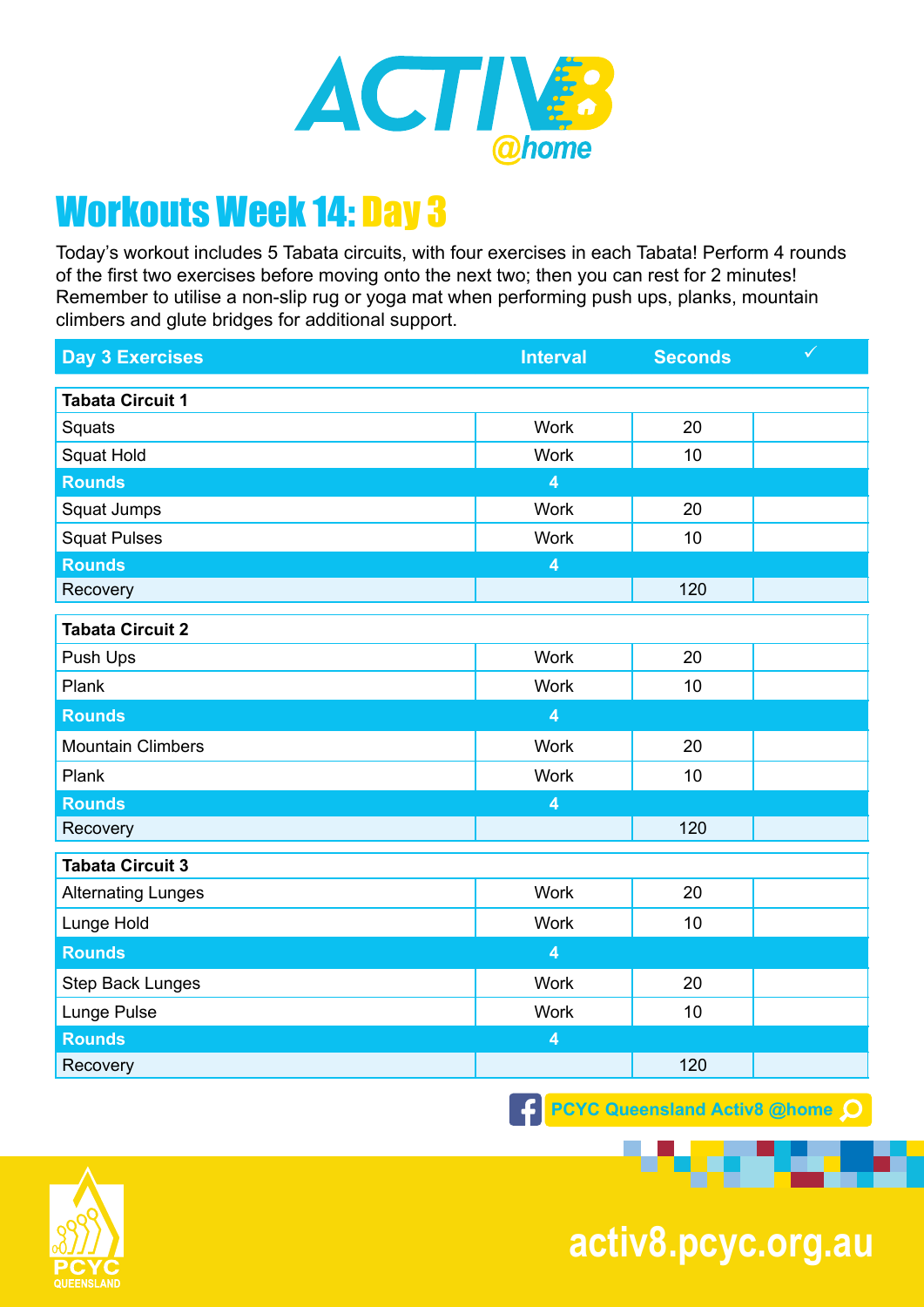

| <b>Circuit 4</b>     |                         |     |  |
|----------------------|-------------------------|-----|--|
| <b>Glute Bridges</b> | <b>Work</b>             | 20  |  |
| Glute Bridge Hold    | <b>Work</b>             | 10  |  |
| <b>Rounds</b>        | $\overline{\mathbf{4}}$ |     |  |
| Sit Ups              | <b>Work</b>             | 20  |  |
| Sit Up Hold          | <b>Work</b>             | 20  |  |
| <b>Rounds</b>        | $\overline{\mathbf{4}}$ |     |  |
| Recovery             |                         | 120 |  |
| <b>Circuit 5</b>     |                         |     |  |
| Supermans            | <b>Work</b>             | 20  |  |
| Superman Hold        | <b>Work</b>             | 10  |  |
| <b>Rounds</b>        | 4                       |     |  |
| <b>High Knees</b>    | <b>Work</b>             | 10  |  |
| Slow Jog on the Spot | <b>Work</b>             | 10  |  |
| <b>Rounds</b>        | $\overline{4}$          |     |  |
| Recovery             |                         | 120 |  |



1992 M



**pcyc.org.au**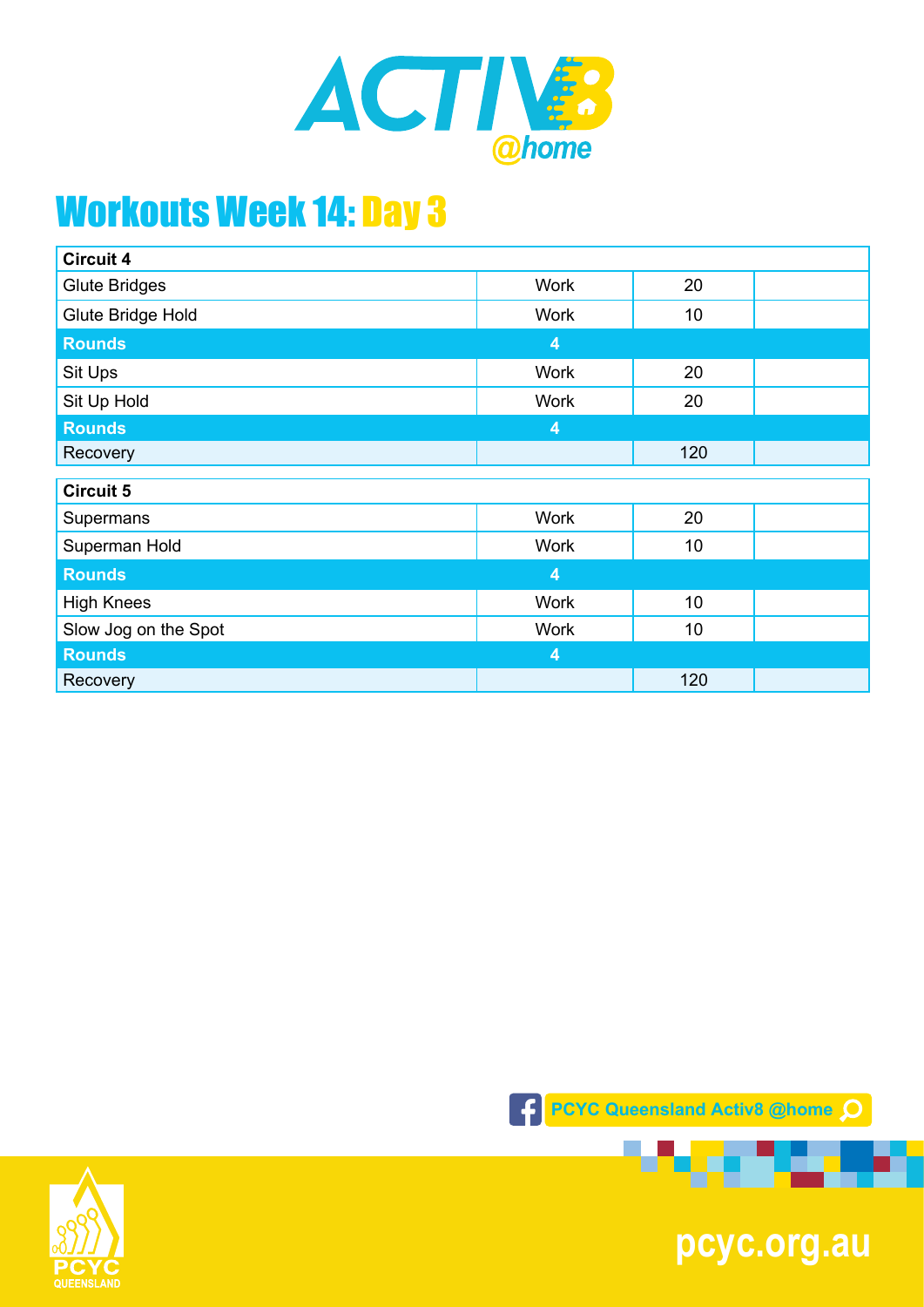

Enjoy a day of rest, after integrating the new lunge pulse, plus the lunge, glute bridge, sit up and superman hold exercises! Remember to cool down, to assist with recovery.

Can't wait to keep training? Check out the [PCYC Queensland Activ8 @home Facebook Group](https://www.facebook.com/groups/2652320985090996/) for daily challenges, innovative exercise ideas and fitness inspiration!



**pcyc.org.au activ8.pcyc.org.au**

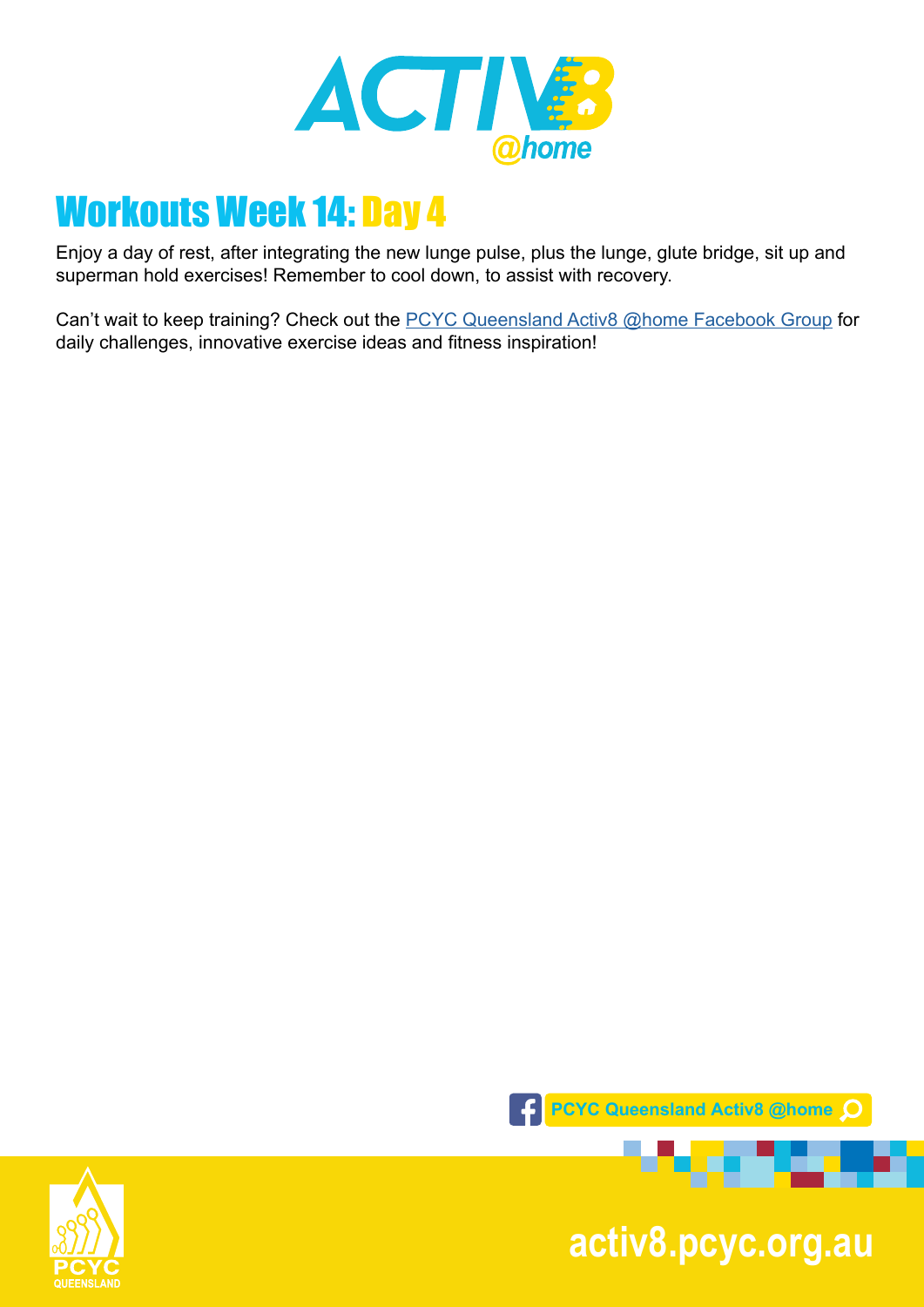

Day 5 is another circuit based workout, but this time there is no rest between exercises! Don't worry – you will still have 1 minute to recover from each circuit. circuits. Remember to use a suitable surface, such as a carpeted area, when performing the elbow to hands plank, back extensions with clap and push ups with rotation. Consider safe alternatives found around the home such as a sturdy wooden coffee table as an alternative to the box you would use in the gym, when performing split squats and step ups. The arm of a sofa may serve as a substitute for dip bars when doing dips. Use a skipping rope if available to perform skips, or try air skips instead.

| <b>Day 5 Exercises</b>               | <b>Interval</b> | <b>Seconds</b> | $\checkmark$ |
|--------------------------------------|-----------------|----------------|--------------|
|                                      |                 |                |              |
| <b>Circuit 1</b>                     |                 |                |              |
| Left Split Squat & Right Split Squat | <b>Work</b>     | 60             |              |
| Skipping                             | <b>Work</b>     | 60             |              |
| <b>Dips</b>                          | <b>Work</b>     | 60             |              |
| Skipping                             | <b>Work</b>     | 60             |              |
| Left Step Up & Right Step Up         | <b>Work</b>     | 50             |              |
| Skipping                             | <b>Work</b>     | 60             |              |
| Recovery                             |                 | 60             |              |
|                                      |                 |                |              |
| <b>Circuit 2</b>                     |                 |                |              |
| <b>Elbows to Hands Plank</b>         | <b>Work</b>     | 60             |              |
| <b>Shuttle Runs</b>                  | <b>Work</b>     | 60             |              |
| Back Extension with a Clap           | <b>Work</b>     | 60             |              |
| <b>Shuttle Runs</b>                  | <b>Work</b>     | 60             |              |
| Push Up with Rotation                | <b>Work</b>     | 50             |              |
| <b>Shuttle Runs</b>                  | <b>Work</b>     | 60             |              |
| $\mathbf{D}$ - - - $\mathbf{D}$      |                 | $\sim$         |              |



**F** PCYC Queensland Activ8 @home Q



**pcyc.org.au activ8.pcyc.org.au**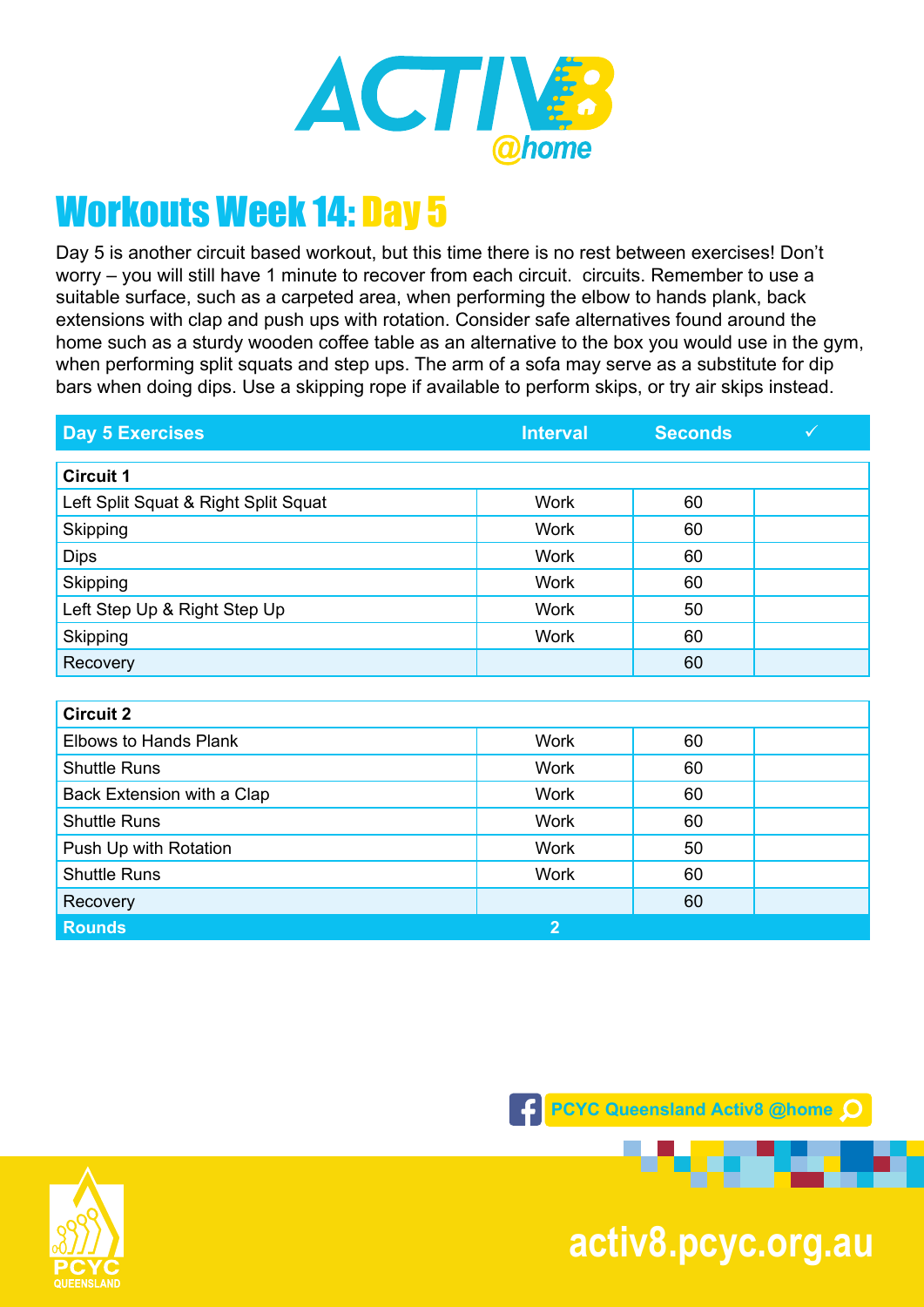

You deserve an entire day of rest, after completing the circuit based workout yesterday – without rests!

Can't wait to keep training? Check out the [PCYC Queensland Activ8 @home Facebook Group](https://www.facebook.com/groups/2652320985090996/) for daily challenges, innovative exercise ideas and fitness inspiration!